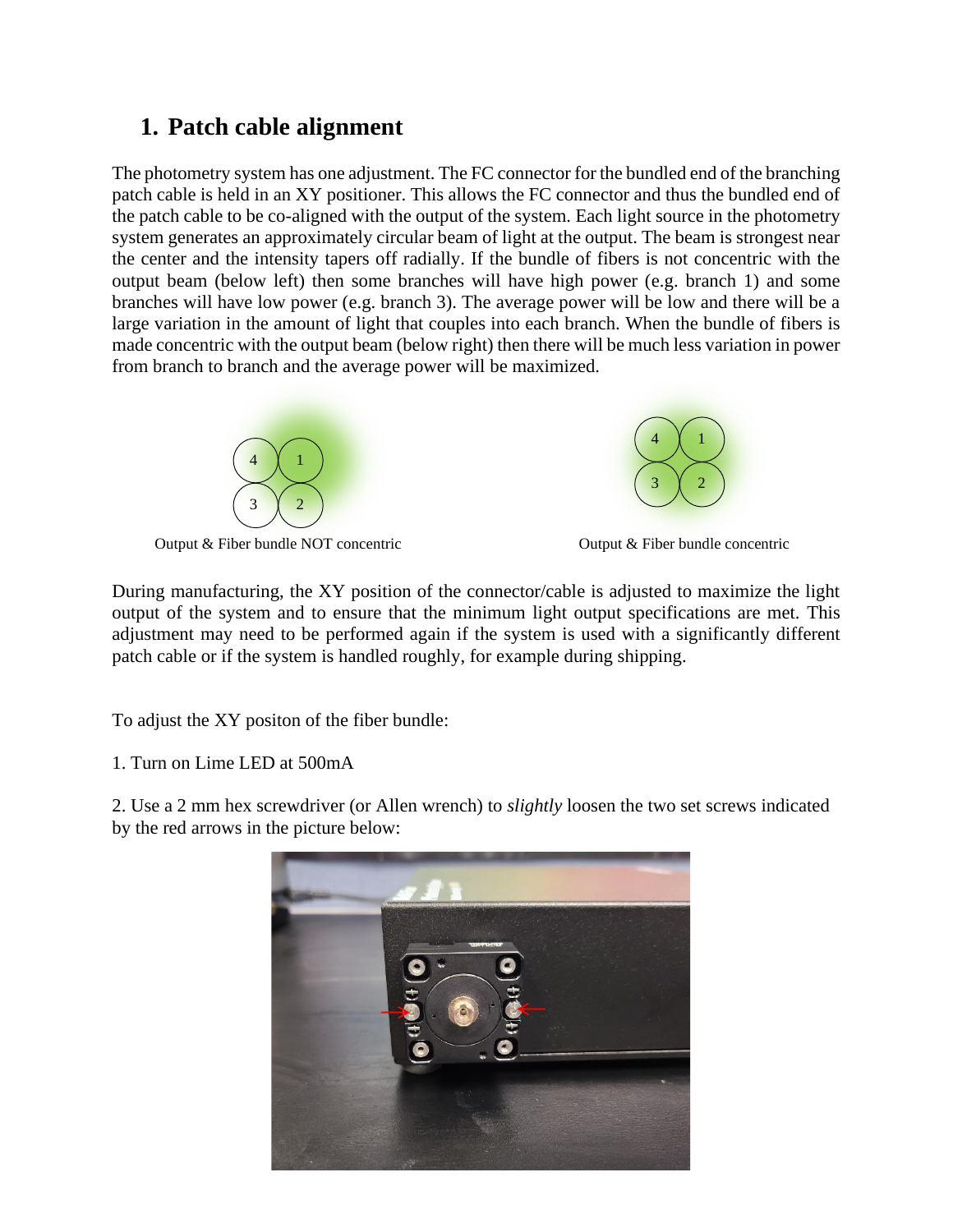3. To shift the image of the fiber bundle: positioner:

| Gently push the face of the |  |  |  |  |
|-----------------------------|--|--|--|--|
|-----------------------------|--|--|--|--|

| UP    | UP           | (green arrows) |
|-------|--------------|----------------|
| DOWN  | <b>DOWN</b>  | (red arrows)   |
| RIGHT | <b>RIGHT</b> | (yellow)       |
| LEFT  | LEFT         | (purple)       |

arrows)

arrows)



Poorly aligned Better aligned





4. Re-tighten the two set screws when the image alignment is satisfactory.

## **2. Optimizing light output on a wavelength by wavelength basis**

During manufacture, the systems are aligned using a test cable and the Lime light source. The Lime light source is used for the manufacturing alignment mainly because it is visually easier to see the end of the patch cable in the camera image when the Lime light is on as compared to the Blue or UV light sources. This raises an interesting question of how well aligned the Lime, Blue, and UV light sources are to each other. In an ideal system, the Blue output, Lime output, and UV output would all be perfectly concentric such that aligning the cable with one source aligned it with all three (below left). However in reality the Blue, Lime, and UV sources may not be perfectly concentric as exaggerated in the figure on the right below.